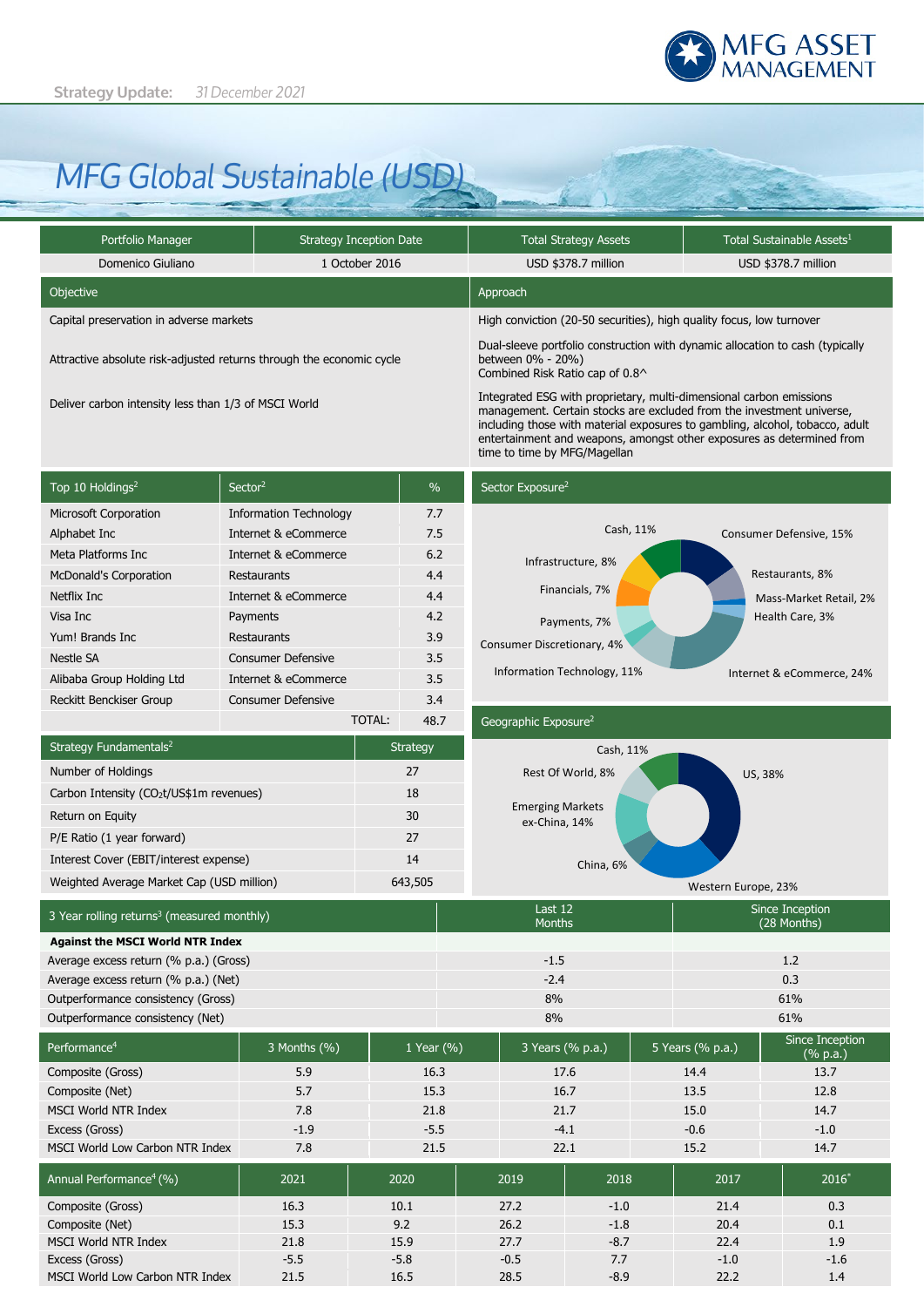<sup>1</sup> Comprised of all Sustainable Strategies.

2 The data is based on a representative portfolio for the strategy. Sectors are internally defined. Geographical exposure is calculated on a look through basis based on underlying revenue exposure of individual companies

held within the portfolio. Exposures may not sum to 100% due to rounding. Refer to the Important Notice below for further information.<br><sup>3</sup> Rolling 3-year returns are calculated in AUD and rolled monthly for the duration of

percentage of positive excess returns. Strategy inception is 1 October 2016.<br>4 Returns are for the Global Sustainable Composite and denoted in USD. Performance would vary if returns were denominated in a currency other tha

the period under consideration. Actual fees may vary depending on, among other things, the applicable fee schedule and portfolio size. Fees are available upon request.<br>^ Combined risk ratio is a measure of relative beta an

Returns are only for part year.

other advice. In making an investment decision, you must rely on your own examination of any offering documents relating to the Strategy.

#### **IMPORTANT NOTICE**

This material is being furnished to you to provide summary information regarding Magellan Asset Management Limited trading as MFG Asset Management ("**MFG Asset Management'**) and an investment fund or investment<br>strategy ma

The investment program of the Strategy presented herein is speculative and may involve a high degree of risk. The Strategy is not intended as a complete investment program and is suitable only for sophisticated investors who can bear the risk of loss. The Strategy may lack diversification, which can increase the risk of loss to investors. The Strategy's performance may be volatile. Past performance is not necessarily indicative of future r of an MFG Asset Management financial product or service may differ materially from those reflected or contemplated in such forward-looking statements. The Strategy will have limited liquidity, no secondary market for<br>inter the Strategy will reduce trading profits, if any, or increase losses.

No representation or warranty is made with respect to the correctness, accuracy, reasonableness or completeness of any of the information contained in this material. This information is subject to change at any time and<br>no guarantee that such information is accurate, complete or timely and does not provide any warranties regarding results obtained from its use. MFG Asset Management will not be responsible or liable for any losses, whether<br>di losses, loss of opportunity or incidental or punitive damages.

No distribution of this material will be made in any jurisdiction where such distribution is not authorised or is unlawful. This material does not constitute, and may not be used for the purpose of, an offer or solicitatio contained within it may not be reproduced, or disclosed, in whole or in part, without the prior written consent of MFG Asset Management. Further information regarding any benchmark referred to herein can be found at<br>www.mf

United Kingdom - This material does not constitute an offer or inducement to engage in an investment activity under the provisions of the Financial Services and Markets Act 2000 (FSMA). This material does not form part of any offer or invitation to purchase, sell or subscribe for, or any solicitation of any such offer to purchase, sell or subscribe for, any shares, units or other type of investment product or service. This material or an is exempt from the restrictions in the FSMA as it is to be strictly communicated only to 'investment professionals' as defined in Article 19(5) of the Financial Services and Markets Act 2000 (Financial Promotion) Order 200

United States of America - This material is not intended as an offer or solicitation for the purchase or sale of any securities, financial instrument or product or to provide financial services. It is not the intention of Management to create legal relations on the basis of information provided herein. Where performance figures are shown net of fees charged to clients, the performance has been reduced by the amount of the highest fee<br>charge request and also may be found in Part II of MFG Asset Management's Form ADV.

The MSCI World Index (Net) is a free-float adjusted market capitalization weighted index that is designed to measure the equity performance of 24 developed markets. Index results assume the reinvestment of all distribution of capital gain and net investment income using a tax rate applicable to non-resident institutional investors who do not benefit from double taxation treaties.

#### **GLOBAL INVESTMENT PERFORMANCE STANDARDS (GIPS®) DISCLOSURE**

Magellan Asset Management Limited, doing business as MFG Asset Management in jurisdictions outside Australia and New Zealand, (MFG Asset Management) claims compliance with the Global Investment Performance Standards (GIPS ®)

For the purpose of complying with GIPS, the Firm is defined as all discretionary portfolios managed by MFG Asset Management, excluding brands managed by subsidiaries operating as distinct business entities. MFG Asset<br>Manag

The Global Sustainable composite is a concentrated global equity strategy investing in high quality companies (typically 20-50 stocks) with an integrated ESG risk assessment process, including a low carbon overlay and specific ESG exclusions on societal grounds related to either material manufacturing or retail exposures to Tobacco, Alcohol, Gambling, Controversial Weapons, Civilian Firearms, Adult Entertainment and other activities tha sustained period of time. The investment objectives of the Global Sustainable strategy are to earn superior risk adjusted returns through the business cycle whilst minimising the risk of a permanent capital loss with speci

To achieve investment objectives, the composite may also use derivative financial instruments including, but not limited to, options, swaps, futures and forwards. Derivatives are subject to the risk of changes in the marke reduce its returns.

A copy of the composite's GIPS compliant presentation and/or the firm's list of composite descriptions are available upon request by emailing client.reporting@magellangroup.com.au

The representative portfolio is an account in the composite that closely reflects the portfolio management style of the strategy. Performance is not a consideration in the selection of the representative portfolio. The rep